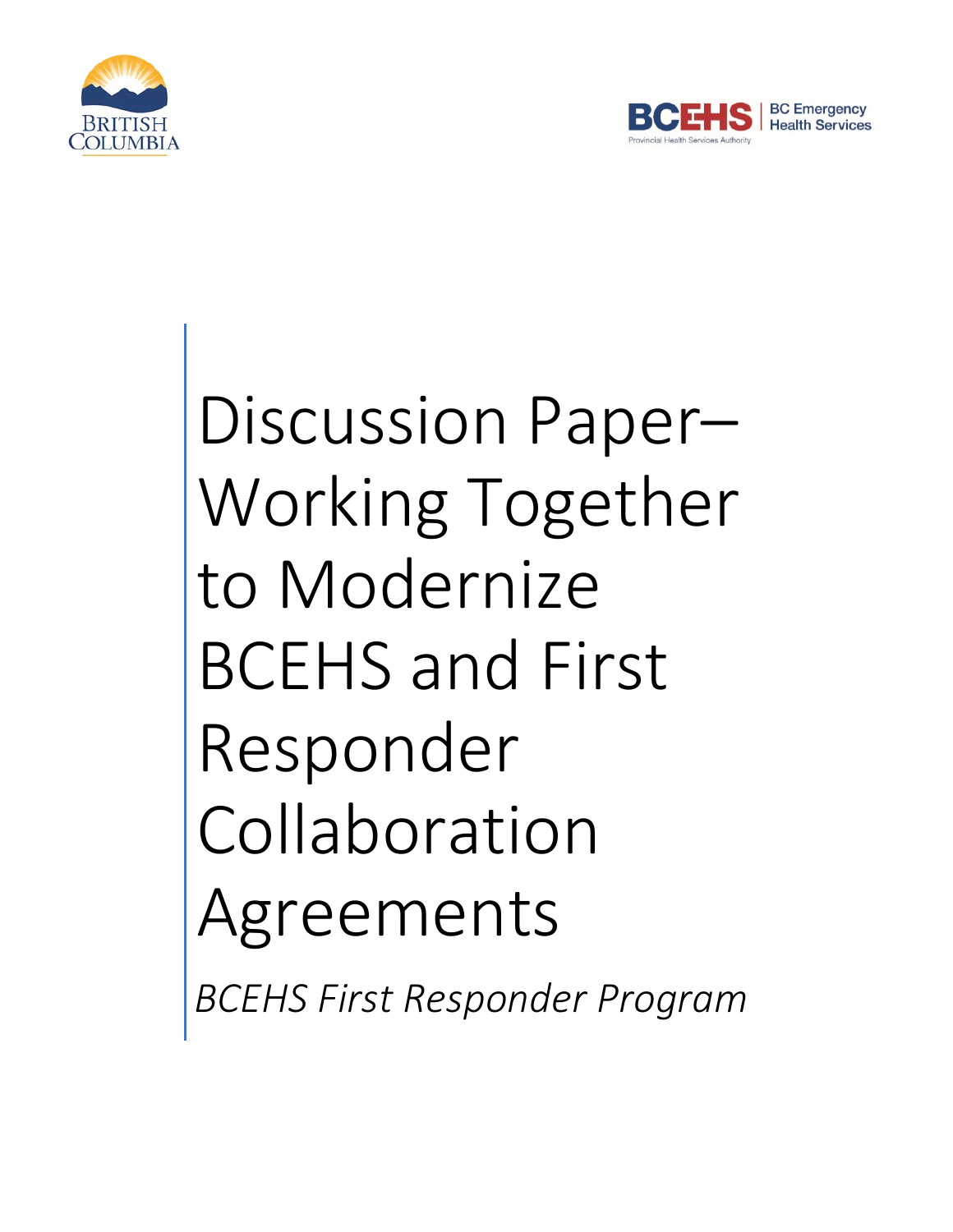## 1. CONTENTS

| 2.           |     |                                                                                         |  |  |
|--------------|-----|-----------------------------------------------------------------------------------------|--|--|
| $\mathbf{3}$ |     | Key Considerations for Framework and Establishing Collaboration Agreements  3           |  |  |
| 4            |     |                                                                                         |  |  |
| 5            |     |                                                                                         |  |  |
| 6            |     |                                                                                         |  |  |
|              | 6.1 | ITEM #1: Employees/volunteers of First Responder agencies performing activities beyond  |  |  |
|              | 6.2 | ITEM #2: First Responder transport and extrication of patients in rural/remote/isolated |  |  |
|              | 6.3 |                                                                                         |  |  |
| $7^{\circ}$  |     |                                                                                         |  |  |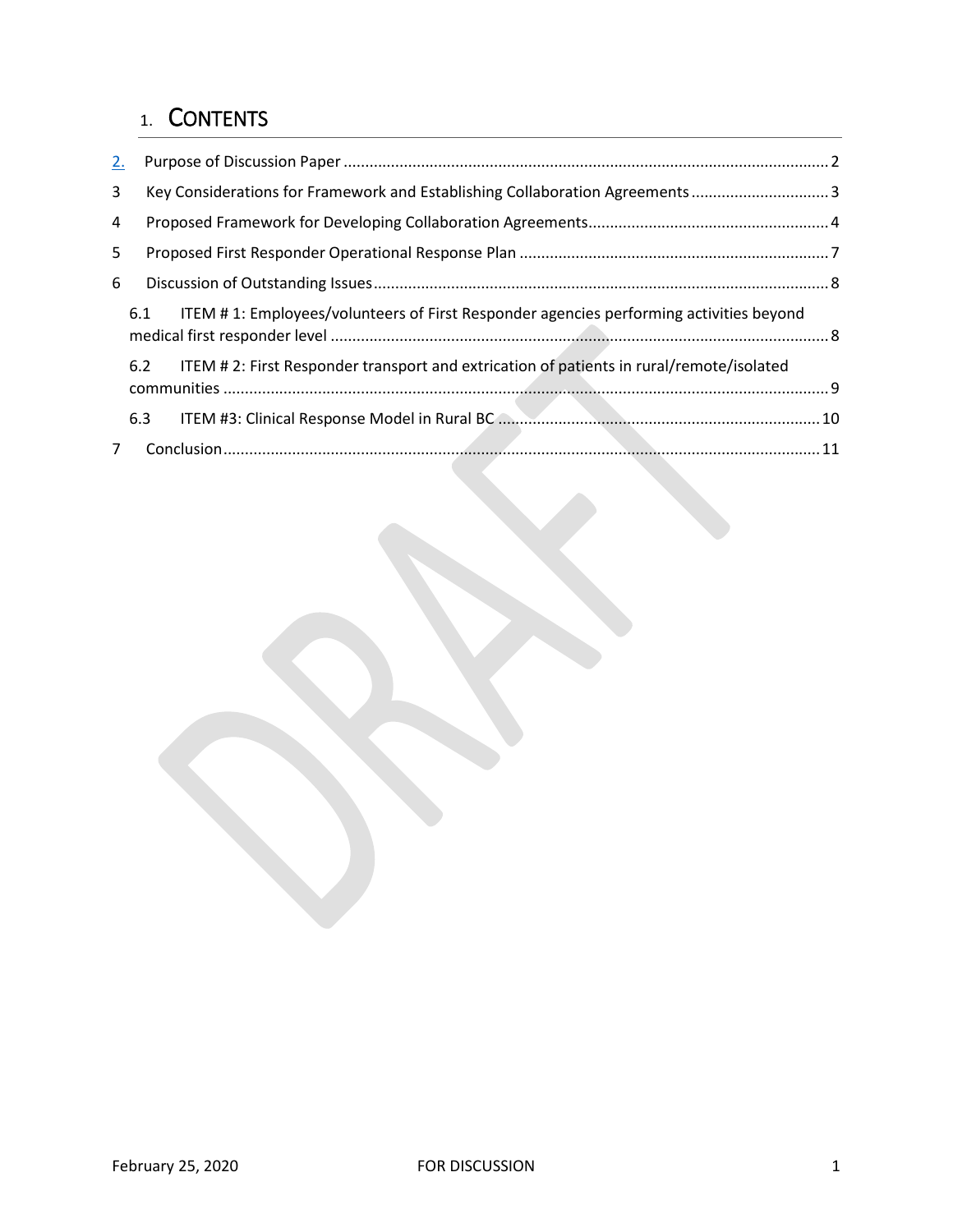## <span id="page-2-0"></span>2.PURPOSE OF DISCUSSION PAPER

#### **First Responder Agreement Background**

BC Emergency Health Services, as part of the Provincial Health Services Authority, is responsible for the delivery of emergency health services across the province. The *Emergency Health Services Act* (the *Act*) stipulates that a person acting under the consent of BCEHS is authorized to provide services outlined in the *Act*, including the provision of care by a first responder not employed by BCEHS.

This legislative authority forms the basis of the BCEHS First Responder (FR) program. The FR program enables BCEHS to work closely with FR agencies to ensure that BC residents have access to emergency health services when they are most in need. FR agencies play a vital role in the delivery of emergency health services, particularly in rural and remote areas of the province.

Since 2016, the FR program has been working to modernize the historical consent and indemnity agreements currently in place with 93 per cent of the nearly 300 FR agencies across the province. While these consent agreements provided the consent and indemnification required for FR organizations to perform emergency medical services in BC, they do not define responsibilities of the parties or address local capacity and regional variations.

There is a desire to transition from a consent agreement to a collaboration agreement, to better reflect the collaborative partnerships between BCEHS and FR agencies. The BCEHS FR Program attempted to introduce the collaboration agreement for the first time in 2016, but this resulted in concerns being raised. Since BCEHS introduced the collaboration agreement in 2016, eight agreements were signed and the program then undertook a period of review and conducted a pilot project with a revised agreement. Of the 15 pilot locations identified in early 2018 to pilot the revised version, only one of those groups signed the agreement.

Over the past few years, BCEHS has established several ways to engage with FR agencies across the province to review the agreements, including with the Regional Administrative Advisory Committee, the Fire Chiefs Association of BC, the Greater Victoria Fire Chiefs Association, and several municipal governments.

However, modernizing the agreement has been challenging due the large number of FR groups across the province with varying capacities, interests and concerns. The key questions, concerns and feedback raised include:

- The previous collaboration agreement was too complex and overly legal.
- The language is more directive to FR agencies rather than collaborative.
- The responsibilities and expectations of all parties need to be clearly and mutually defined.
- There are ongoing inquiries on the ability for FRs to practice at a license level higher than EMA FR.
- There is a need to address variations in rural and urban support requirements.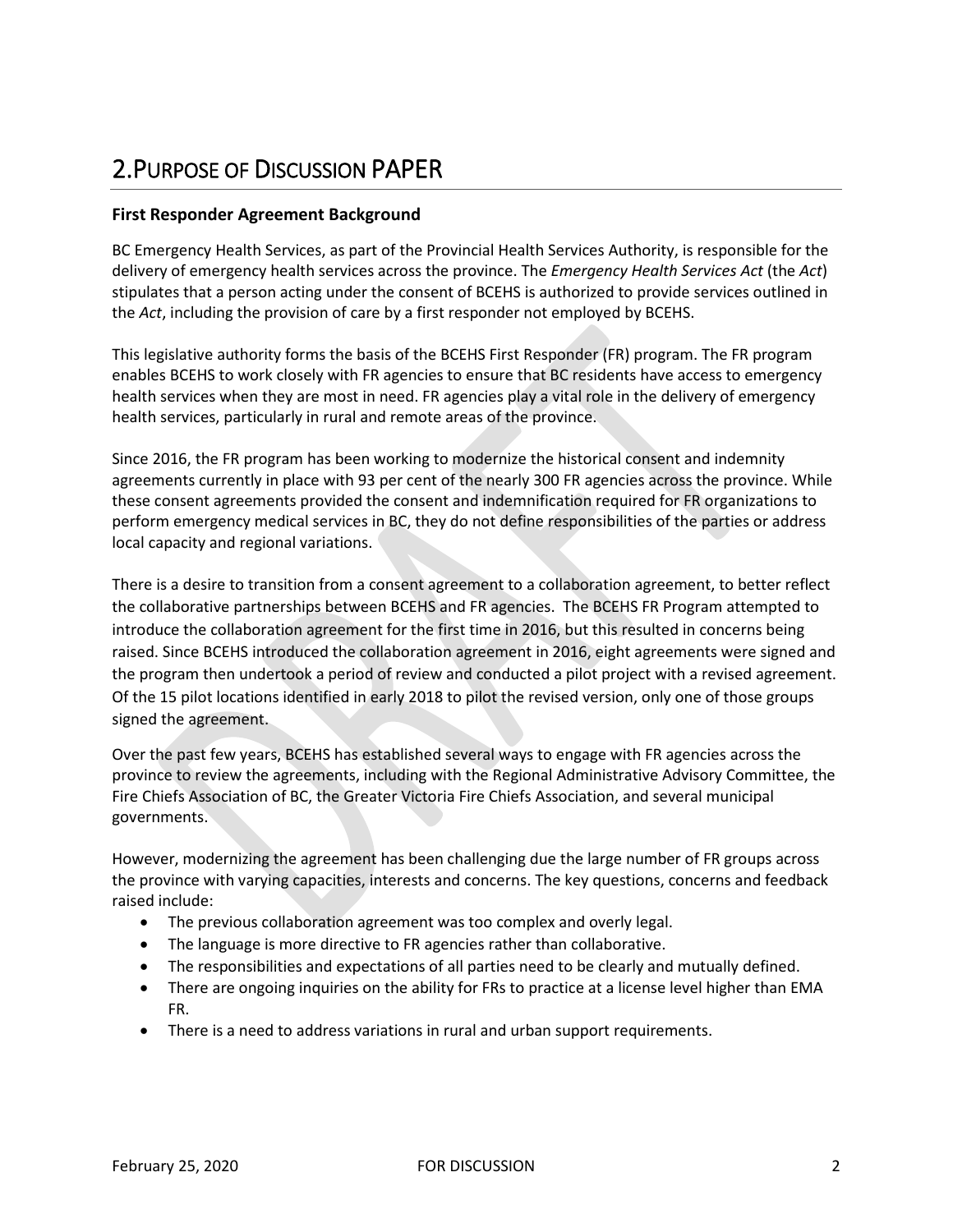#### **Intent of this Discussion Paper**

In BC, as with many other jurisdictions, multiple public agencies have a role to play in providing great first responder care. This has the potential to lead to a need for clarity in roles and responsibilities – this is exceptionally important when responding to emergencies.

The intent of this Discussion Paper is to engage with our partners in this area to have a meaningful dialogue and come to a shared agreement on how we collaborate – all through the lens of providing the best possible care for patients.

BCEHS and the MOH are proposing to approach the development of the replacement for existing collaboration or consent agreements utilizing a two-tiered approach. We propose co-developing a provincial framework, under which local needs can be achieved through a community specific operational response plan:

- Collaboration Agreement Framework: when completed, this document will outline the agreed upon principles for collaboration, BCEHS' authority under the *Act*, and the suggested responsibilities/expectations of all parties, including indemnification and oversight/authority between BCEHS and the local government and first responder group.
- Operational Response Plans**:** these will be developed in collaboration with each FR group and the municipal government, and will address specific details, operational needs and/or unique circumstances.

This discussion paper is intended to help guide the consultations. Feedback on the paper will help BCEHS develop the final collaboration agreement framework document.

## <span id="page-3-0"></span>3 KEY CONSIDERATIONS FOR FRAMEWORK AND ESTABLISHING COLLABORATION AGREEMENTS

#### **BCEHS Responsibilities under the** *Emergency Health Services Act* **(British Columbia)**

The *Act* makes BCEHS responsible for providing emergency services in British Columbia and ensures that only a person acting under the consent of BCEHS is authorized to provide any of the purposes outlined in the *Act*, including the provision of care by a first responder not employed by BCEHS.

BCEHS is also responsible for collaborating with other agencies and municipalities to set expectations and facilitate the safe and effective provision of care by first responders in urgent and emergency situations.

BCEHS is responsible for ensuring that British Columbians receive the best urgent health care services possible. This includes setting expectations and working collaboratively to ensure that all paramedics and first responders, whether working directly for BCEHS or for a different organization, provide the highest level of urgent care possible. BCEHS strives to provide all emergency responders with the provincial standards required to sustain this level of care, either directly or through collaboration with other organizations.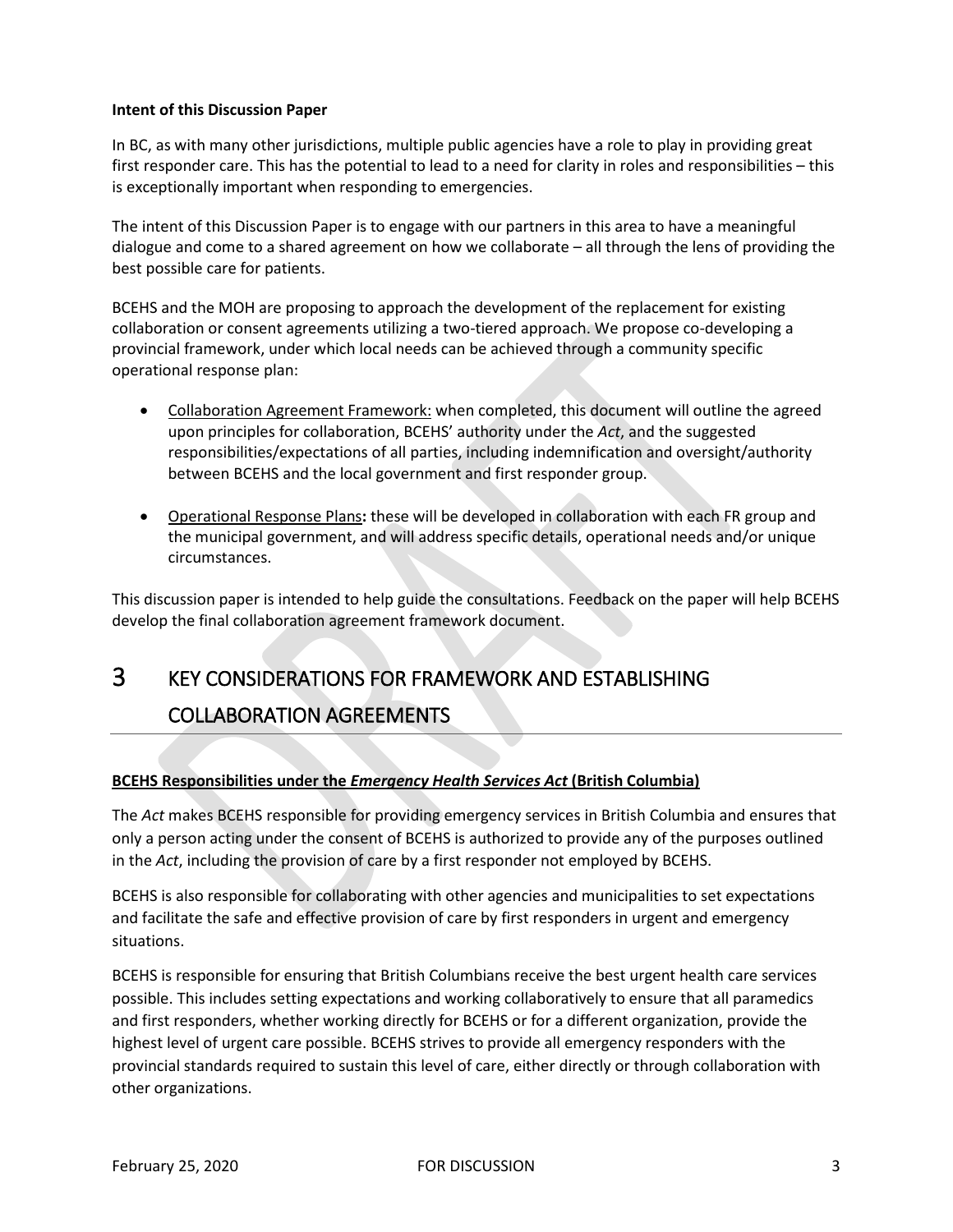#### **Role of the BC Emergency Medical Assistants Licensing Board**

The Emergency Medical Assistants Licensing Board (the Board) is responsible for examining, registering and licensing all emergency medical assistants (EMAs) in BC, including paramedics and first responders.

The Board, under the authority of the *Act*, sets licence terms and conditions. In addition, the board investigates complaints and conducts hearings where necessary.

It is expected that all paramedics and FRs in BC will be currently licensed with the Board and will comply with any requirements necessary to maintain that licence.

## <span id="page-4-0"></span>4 PROPOSED FRAMEWORK FOR DEVELOPING COLLABORATION AGREEMENTS

#### **Proposed Principles Informing/Underpinning the Agreement:**

**BCEHS and local governments wishing to provide FR services through the BCEHS FR program mutually agree that they:**

- 1. Value working collaboratively to provide high quality emergency health services in all areas of BC.
- 2. Have a mutual desire to continue, strengthen and maintain a pro-active working environment among BCEHS, local governments and FR agencies.
- 3. Are committed to ensuring that all patients receive quality emergency health services, regardless of their location in the province.
- 4. Are committed to working together in an open and collaborative manner for the benefit of patients in British Columbia in accordance with these principles and in accordance with the *Act.*
- 5. Acknowledge that BCEHS has the authority under the *Act* to grant consent to other entities to provide services for which the *Act* authorizes BCEHS to provide.
- 6. Acknowledge that FR agencies and their administration or municipal governments are responsible for the decision to participate in the program.
- 7. The BCEHS FR program is voluntary and sets out minimum requirements and processes to ensure effective medical oversight and to assist FR Agencies in providing a provincial standard for medical first response.

#### **Proposed process for co-developing a collaboration agreement framework and operational response plan:**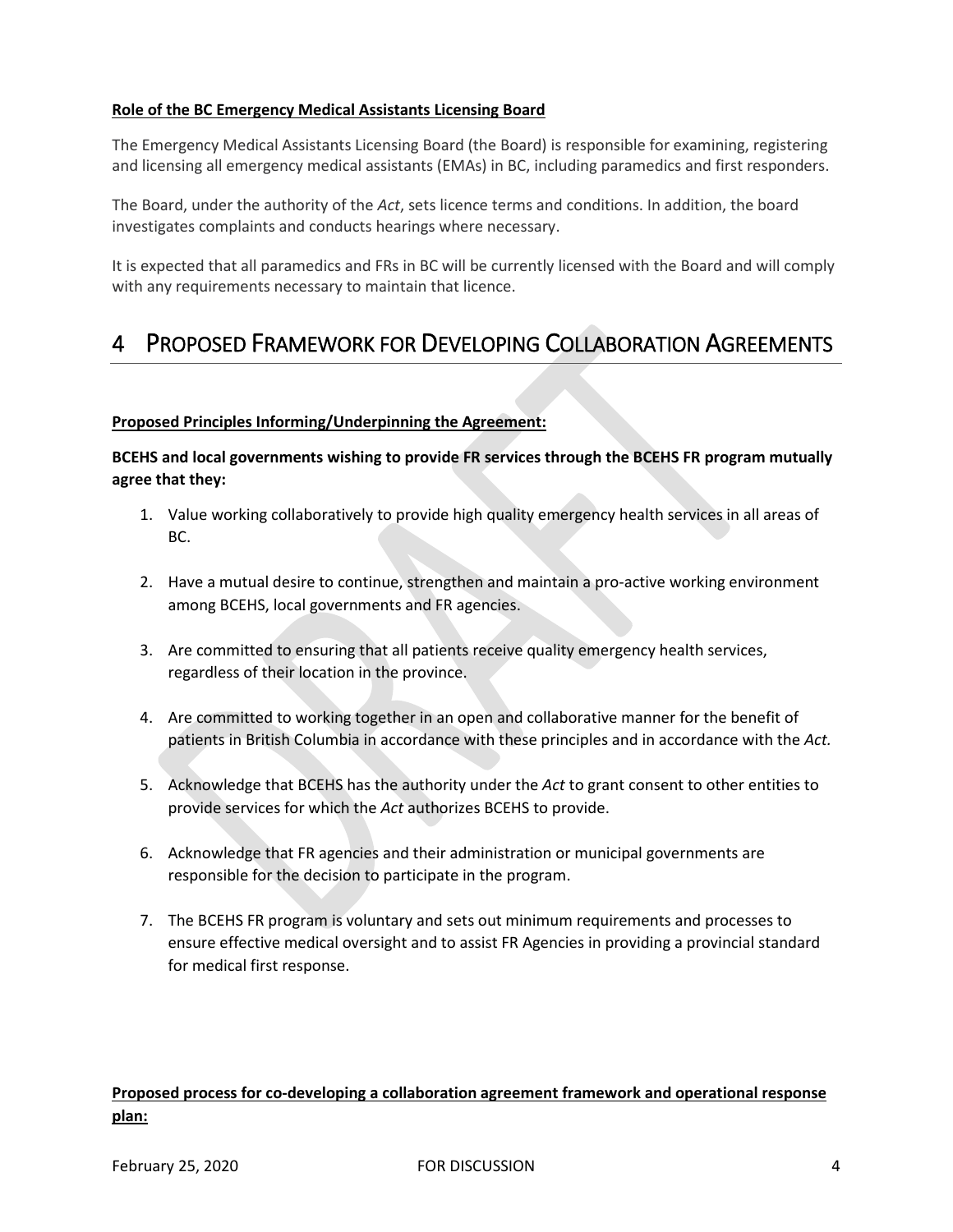- 1. In consultation with local governments and FR agencies, collaboratively develop a Framework for FRs, BCEHS and the Ministry of Health.
- 2. Framework agreed upon and signed off by administration or municipal government.
- 3. Operational response plans to be developed in collaboration with each FR agency.
- 4. It is proposed that an escalation process also be developed for situations where agreements can't be reached collaboratively between all parties involved.

#### **Proposed Responsibilities and Expectations of BCEHS, Municipalities and FR agencies**

The table below proposes the roles and responsibilities of each organization. The table is intended as a starting point for a continued dialogue.

| Responsibility/ | <b>BCEHS</b>                  | <b>Municipalities</b>    | <b>FR</b> agencies          |
|-----------------|-------------------------------|--------------------------|-----------------------------|
| Expectation     |                               |                          |                             |
| Medical         | Medical oversight via         | Reinforce the            | Reinforce the expectation   |
| Oversight       | policies, procedures and      | expectation that all     | that all medical FRs are to |
|                 | clinical guidelines. BCEHS is | medical FRs are to be    | be familiar with, and       |
|                 | responsible for providing     | familiar with, and       | follow, all BCEHS policies, |
|                 | all municipalities and FR     | follow, all BCEHS        | procedures and clinical     |
|                 | agencies with timely          | policies, procedures and | guidelines. Provide         |
|                 | notifications of current and  | clinical guidelines.     | policies, procedures and    |
|                 | updated policies,             | Provide a mechanism      | clinical guidelines to all  |
|                 | procedures and guidelines.    | for all medical FRs to   | medical FRs. Provide        |
|                 | This includes providing       | have access to BCEHS     | opportunities for all FRs   |
|                 | educational opportunities     | policies, procedures and | to be familiar with         |
|                 | when appropriate.             | clinical guidelines as   | policies, procedures and    |
|                 |                               | they evolve.             | clinical guidelines as they |
|                 | The expectation is that all   |                          | evolve.                     |
|                 | FR's are aware of, and        | Facilitate attendance at |                             |
|                 | follow, all relevant BCEHS    | education sessions as    | Facilitate attendance at    |
|                 | policies, procedures and      | required.                | education sessions as       |
|                 | clinical guidelines.          |                          | required.                   |
| Quality         | Provide quality               | Collaborate with the     | Collaborate with the        |
| Assurance       | improvement processes         | <b>BCEHS</b> quality     | <b>BCEHS</b> quality        |
| Process         | that are fair, non-punitive,  | improvement process as   | improvement process as      |
|                 | educational in focus, and     | required. Provide        | required. Provide           |
|                 | that protect participants     | education about the      | education about the         |
|                 | under Section 51 of the BC    | process as appropriate.  | process as appropriate.     |
|                 | Evidence Act.                 |                          |                             |
| Data Sharing*   | Collaborate with              | Collaborate and adhere   | Adhere to guidelines        |
|                 | municipalities and dispatch   | to the guidelines and    | established for data        |
|                 | centers to ensure a process   | processes established    | sharing that impact FR      |
|                 | and guidelines are in place   | for data sharing.        | agencies.                   |
|                 | for sharing of data           |                          |                             |
|                 | between BCEHS and FR          |                          |                             |
|                 | agencies                      |                          |                             |
| Complaints      | Maintain a complaints         | Cooperate with BCEHS     | Cooperate with BCEHS        |
|                 | process that is fair and      | complaints process       | complaints process upon     |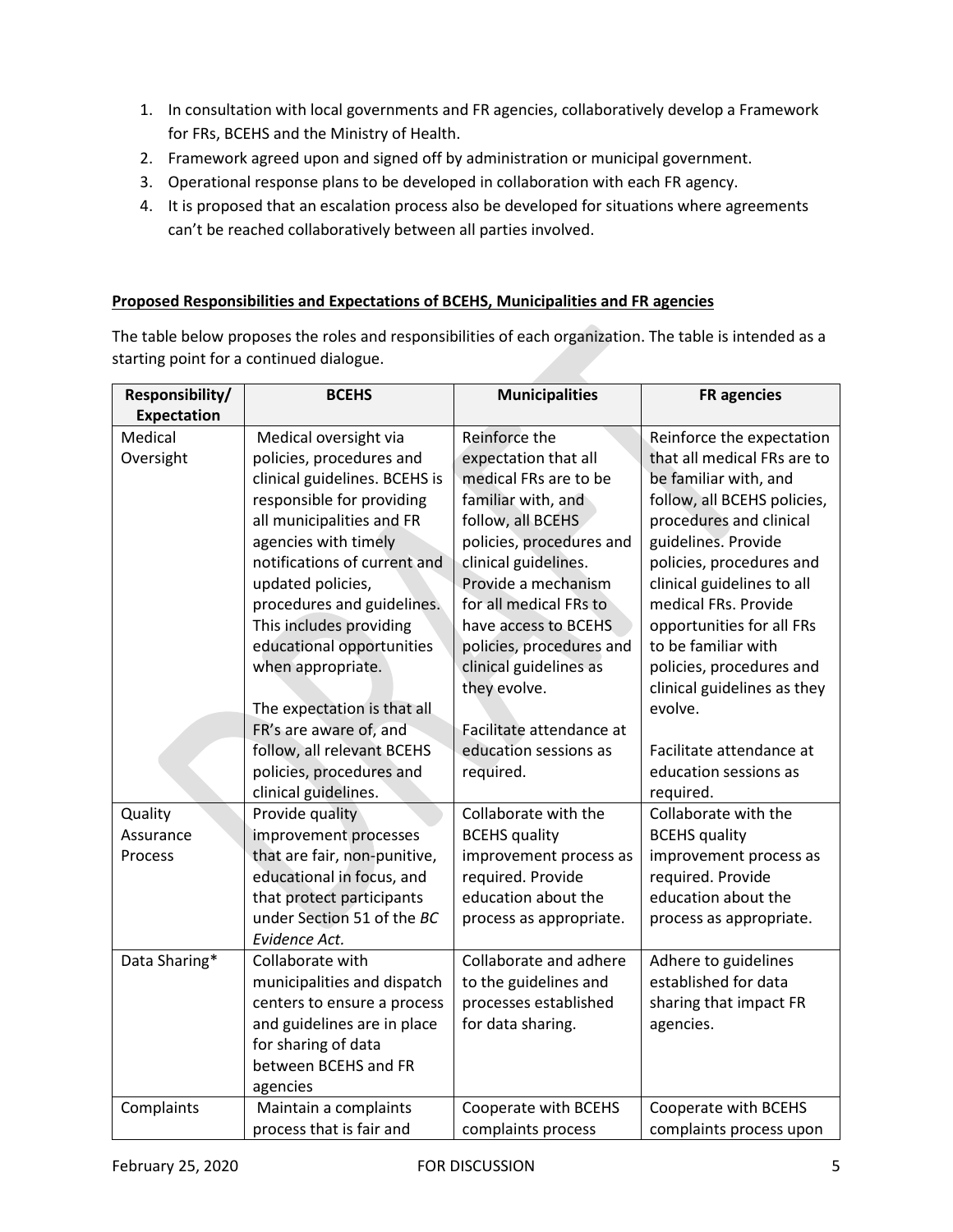| Responsibility/                    | <b>BCEHS</b>                                                                                                                                                                                                                                           | <b>Municipalities</b>                                                                                                                                                                                                                                                                                                                                                                          | <b>FR</b> agencies                                                                                                                                                                                                                                                                                                                                                                         |
|------------------------------------|--------------------------------------------------------------------------------------------------------------------------------------------------------------------------------------------------------------------------------------------------------|------------------------------------------------------------------------------------------------------------------------------------------------------------------------------------------------------------------------------------------------------------------------------------------------------------------------------------------------------------------------------------------------|--------------------------------------------------------------------------------------------------------------------------------------------------------------------------------------------------------------------------------------------------------------------------------------------------------------------------------------------------------------------------------------------|
| <b>Expectation</b>                 |                                                                                                                                                                                                                                                        |                                                                                                                                                                                                                                                                                                                                                                                                |                                                                                                                                                                                                                                                                                                                                                                                            |
|                                    | reasonable and complies<br>with the current BCEHS<br>standards for the<br>complaints process.                                                                                                                                                          | upon reasonable<br>request by BCEHS.<br>Provide education<br>about the process as<br>appropriate.                                                                                                                                                                                                                                                                                              | reasonable request by<br><b>BCEHS. Provide education</b><br>about the process as<br>appropriate.                                                                                                                                                                                                                                                                                           |
| Licensing                          | Set the clear expectation<br>that any person working as<br>a first responder must be<br>appropriately licenced with<br>the EMALB.                                                                                                                      | Create a system to<br>ensure that any person<br>working as a FR is<br>appropriately licenced<br>with the EMALB. This<br>includes ensuring that<br>all FR's keep their<br>licence current and<br>providing annual<br>compliance reports to<br><b>BCEHS</b>                                                                                                                                      | Ensure that any person<br>working as a FR is<br>appropriately licenced<br>with the EMALB.                                                                                                                                                                                                                                                                                                  |
| Patient records<br>and information | Work with municipalities to<br>establish reasonable<br>expectations and an<br>effective process for<br>managing and sharing<br>appropriate patient records<br>and information for the<br>well-being of all patients.                                   | Work with BCEHS to<br>establish reasonable<br>expectations and an<br>effective process for<br>managing and sharing<br>appropriate patient<br>records and information<br>for the well-being of all<br>patients.                                                                                                                                                                                 | Implement the process<br>established by<br>municipalities and BCEHS<br>to ensure that records<br>and information required<br>for safe patient care is<br>collected and shared<br>appropriately.                                                                                                                                                                                            |
| Operational<br>Plan                | Collaborate with<br>municipalities and FR<br>agencies to develop an<br>operational plan to<br>accompany this framework<br>that outlines clear<br>expectations for the<br>specific operational needs<br>and requirements of each<br>specific FR agency. | <b>Collaborate with BCEHS</b><br>and FR agencies to<br>develop an operational<br>plan to accompany this<br>framework that outlines<br>clear expectations for<br>the specific operational<br>needs and requirements<br>of each specific FR<br>agency.<br>Ensure that all FRs and<br>other relevant persons<br>are aware of and follow<br>these operational<br>expectations once<br>established. | Collaborate with<br>municipalities and BCEHS<br>to develop an operational<br>plan to accompany this<br>framework that outlines<br>clear expectations for the<br>specific operational<br>needs and requirements<br>of each specific FR<br>agency.<br>Ensure that all FRs and<br>other relevant persons<br>are aware of and follow<br>these operational<br>expectations once<br>established. |

*\*BCEHS has established a BCEHS First Responder working group to review the options for data sharing and providing recommendations with respect to a broader process for data sharing between BCHES and First Responder agencies.* 

#### **Term**

It is proposed that the initial term of the operational plans be three years. Six months prior to the end of the term, it is proposed the parties meet to review, evaluate and revise the agreement as necessary.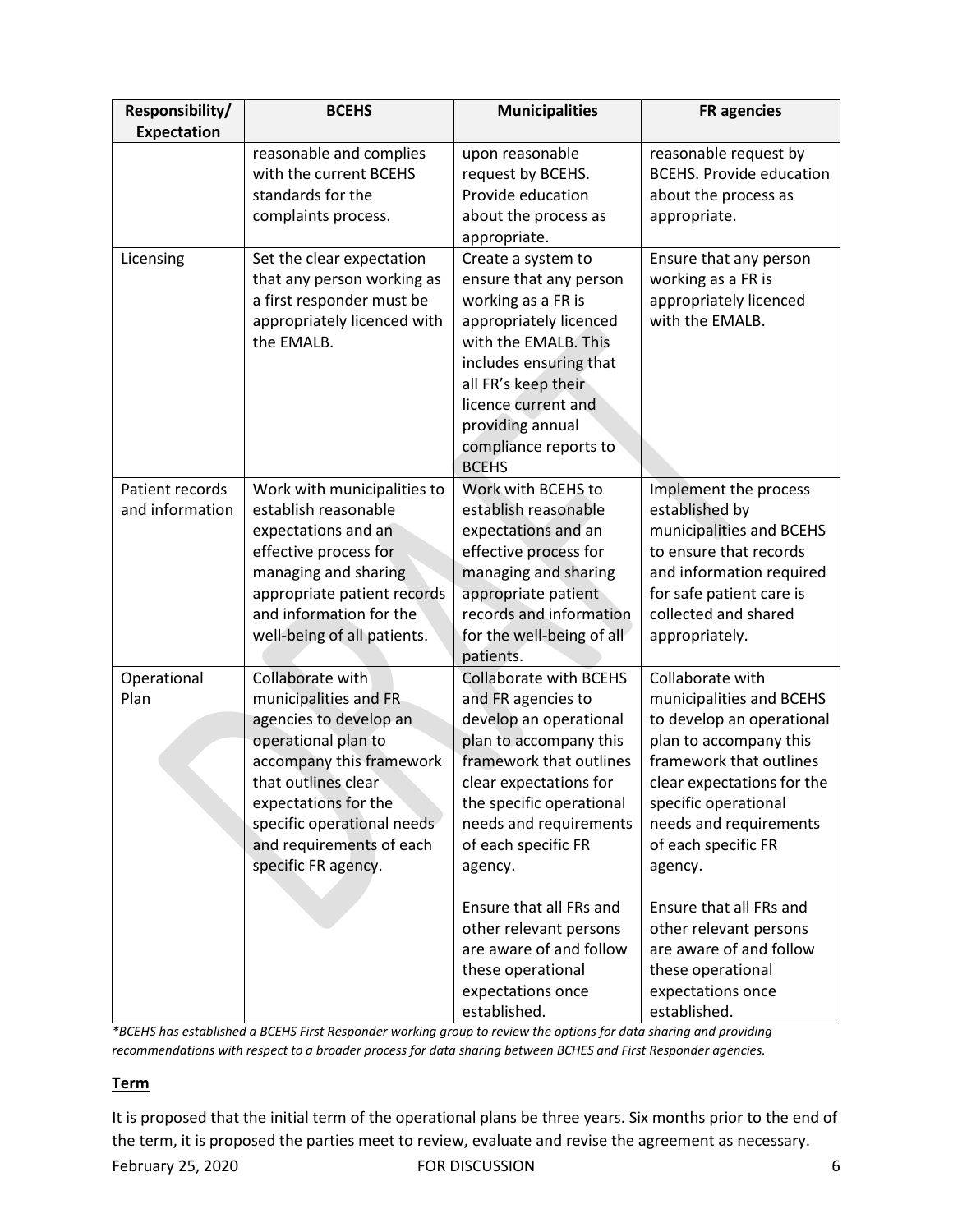#### **Indemnification**

BCEHS will provide indemnity for the local government and the FR agency under the circumstances outlined in this framework and the relevant operational response plan.

#### **Consent and Acknowledgement**

Once a mutual understanding of the elements set out above is achieved, BCEHS will consent to local governments providing FR services and enable them to provide training for their personnel to provide EMA FR services.

#### **Outstanding Issues**

While this consultation process is intended to result in an agreed upon collaboration framework document, there are still some significant issues with respect to rural FRs and BCEHS that will continue to be informed and hopefully resolved as part of this collaborative process. Some of these issues are outlined on page nine of this document.

## <span id="page-7-0"></span>5 PROPOSED FIRST RESPONDER OPERATIONAL RESPONSE PLAN

#### **Purpose of Operational Response Plan**

The FR operational plan is intended to address the specific details, operational needs, unique circumstances, and/or regional variations of how each FR agency will support response to medical emergencies in BC.

The operational response plan supports the BCEHS FR collaboration framework, which provides overall accountability for all parties involved. The operational response plan may be signed between BCEHS and the respective fire department fire chief with review and confirmation by the local government. It is proposed that the operational plan for each FR agency will specify the following:

#### **Service provision by the FR Agency**

- Requirement for EMA FR license as per EMA Regulations.
- Requirement for emergency medical responder (EMR) License and class four driving license for patient transportation services in rural/remote isolated communities and relevant details on the patient transport services

#### **Notification to medical events/protocols**

- Response is guided by the Clinical Response Model and how FRs are notified of medical calls.
	- o In rural/remote communities, the response model may look different due to geographical challenges and extended ambulance response times (a BCEHS rural FR working group has been established to address these challenges)
- How the FR group will be notified of emergency events (i.e. dispatch center, manual notification via phone call)
	- o For those notified by a centralized dispatch center (i.e. Surrey Fire Dispatch), the responsibility of each fire department to make any changes to the calls they wish to not receive through their dispatch center will be specified.
- Response area map for FR group.

#### **Indemnification**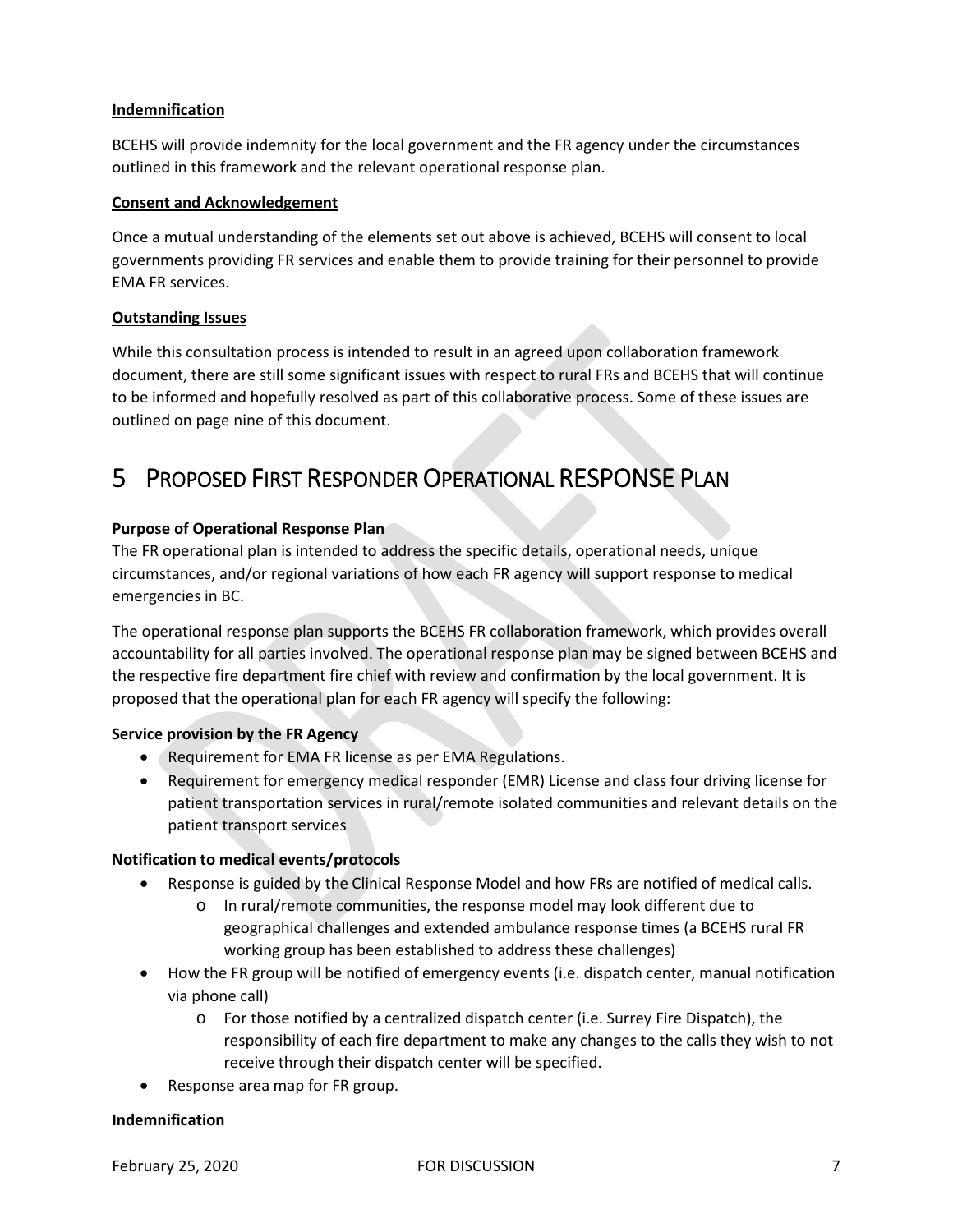- To the extent that the local government is not indemnified under a valid and collectible policy of insurance, BCEHS will indemnify the local government against and from all claims which may be brought up or made by any person (other than the local government of its FRs)
	- o BCEHS will provide indemnification based on the services that the local governments FRs are providing (i.e. remote EMA FR/EMR patient transport service)

#### **Volunteer First Responder Training**

• While each local government will ensure that their FRs receive the required training, BCEHS may provide EMA FR/EMR training support for volunteer departments located in rural/remote communities as appropriate.

#### **BCEHS Medical Supplies/Equipment Support**

• Each local government is responsible for equipping FRs however, BCEHS may provide some support such as replacement of soft supplies used at the scene and additional support for volunteer rural/remote FRs as set out in the operational response plan.

## <span id="page-8-0"></span>6 DISCUSSION OF OUTSTANDING ISSUES

The following issues have been identified as ones which would benefit from discussion and resolution. It is expected that regional districts or municipalities, FR agencies and BCEHS will work together to resolve these issues through this consultation process.

## <span id="page-8-1"></span>6.1 ITEM # 1: EMPLOYEES/VOLUNTEERS OF FIRST RESPONDER AGENCIES PERFORMING ACTIVITIES BEYOND MEDICAL FIRST RESPONDER LEVEL

The BCEHS FR program has operated based on FRs providing care at the FR scope and license level. It is currently expected that FRs who are licensed at the FR level will not perform any activity outside the EMA FR license category without the express consent of BCEHS.

A difficult issue arises, however, when employees of FR agencies are licensed in higher license categories but are only permitted to work as FRs based on their employment. If the FR on the scene is licensed as an EMR or higher, it is acknowledged that it does not seem reasonable for that person not to perform services beyond FR if the patient requires it urgently and an ambulance has not yet arrived, particularly given distance and access issues in certain remote parts of the province.

From the perspective of quality and patient safety, BCEHS requires a clear chain of command on scene, medical oversight and clarity of roles. MOH and BCEHS suggest that a broader discussion is required by the parties to identify how and if this situation can be addressed going forward.

#### **Key Discussion Areas**

- Under what circumstances would it be appropriate to have a FR with a higher license level performing tasks beyond the EMA FR level?
- How would BCEHS ensure the FR with the higher license level had a valid license and the necessary training and clinical skill needed to ensure public safety and quality patient care?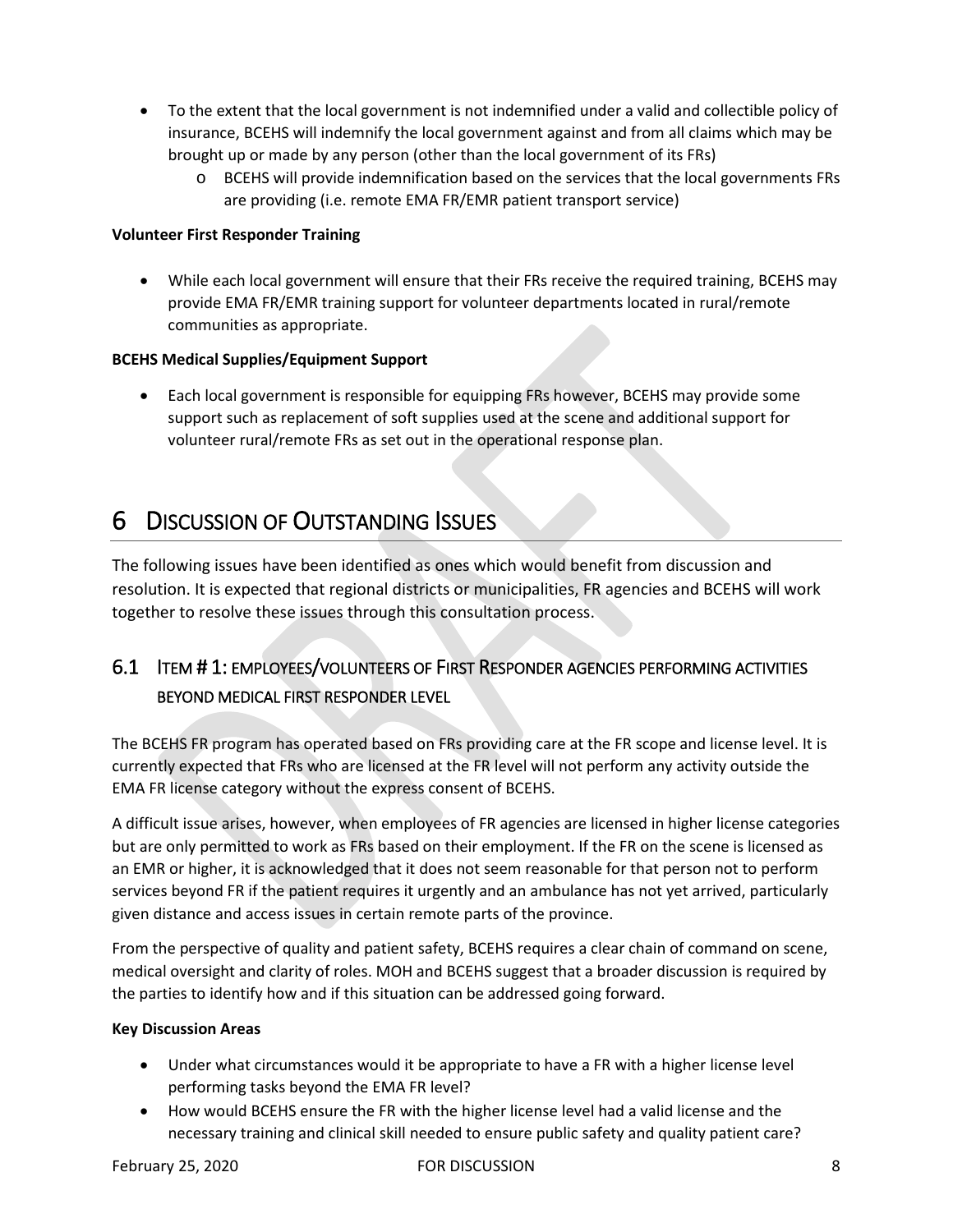- How would protection be provided for the FR with the higher license level if they were injured performing tasks beyond the EMA FR level?
- How would BCEHS and/or the FR agency address WorkSafe BC requirements for the FR in this type of situation?

## <span id="page-9-0"></span>6.2 ITEM # 2: FIRST RESPONDER TRANSPORT AND EXTRICATION OF PATIENTS IN RURAL/REMOTE/ISOLATED COMMUNITIES

Schedule 2 of the EMA regulations outlines lifting/loading, extrication/evacuation and transportation as activities that can be performed by licensed EMR's and above in BC.

However, in remote regions of province FR agencies engage in these activities despite a lack of adequate license level and formal consent from BCEHS. Historically it has been conceded by BCEHS that in extenuating circumstances FRs would move patients in order to preserve life. Often the rural and remoteness of some communities has made transporting/extricating patients by FRs necessary.

As such, BCEHS established a remote patient transport policy and associated transport agreement through engagement with operational leaders within the organization to enable FRs to safely transport patients with formal consent from BCEHS if the group had met all regulatory and other operational requirements. The current criteria have been outlined below:

#### Community Inclusion Criteria:

- No local ambulance presence (i.e. station)
- Extended ambulance response times due to remoteness, isolation or geography
- Has a qualified FR group or society
- Has a dedicated rendezvous point or a typical meet point for BCEHS crews (i.e. the local wharf)

#### First Responder Group Expectations

- Existing and current consent/collaboration agreement with BCEHS or willingness to sign one
- EMR, or higher trained FRs for medical calls
- Transport capable vehicle approved by BCEHS (i.e. donated ambulance)
- Drivers endorsed with Class 4 unrestricted licenses required to operate an ambulance
- Adequate vehicle insurance and liability coverage
- Appropriate patient transport equipment
- Ability to stay in contact with BCEHS by radio or phone where possible

Since the introduction of this policy in 2017, BCEHS has engaged with several FR groups where it has been identified that the FR group is transporting patients without the appropriate license level or consent from BCEHS. However, there has been minimal uptake on utilizing the policy established. Some of those reasons are outlined below:

- In most cases, the FR members are local volunteers and obtaining an EMR license is seen as a big undertaking and commitment (time commitment, cost, continuing competence requirements under the regulations)
- While BCEHS has been seeking to provide formal written consent once a FR group has met the regulations, FR organizations note the ongoing request from BCEHS dispatch to transport patients, implying consent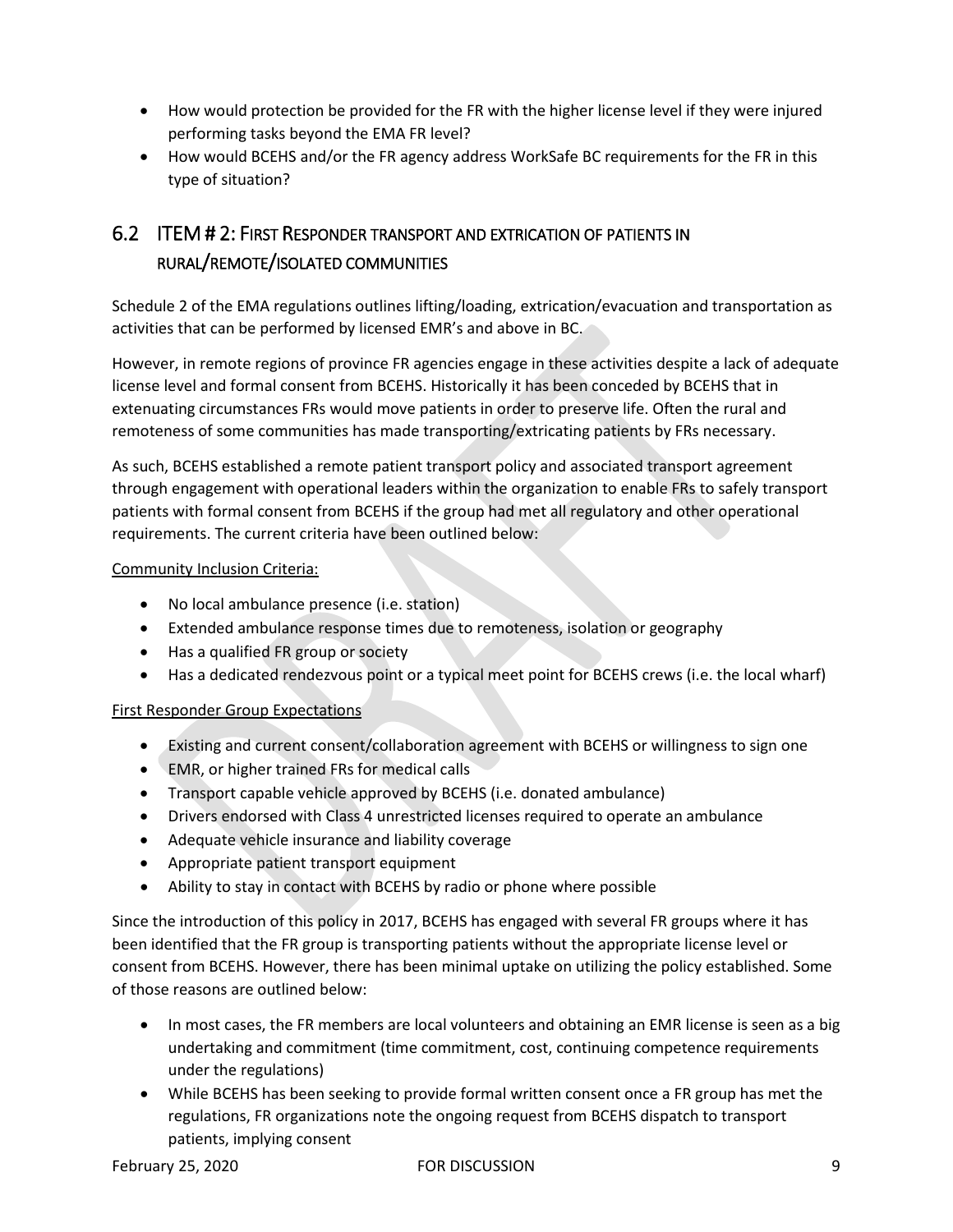- Concern from FRs that they will be held liable should anything unfortunate occur during emergency patient transport
- Challenges coordinating off-island transport for patients needing to get from some islands to a hospital, including unavailability of air medivacs
- BCEHS needs to define extrication versus transportation of patients

#### **Key Discussion Areas:**

- Level of required training for FRs participating in patient transport/extrication activities.
- Explore options and opportunities for providing greater support to rural FR agencies. This may include support for individual EMA FRs in rural areas to pursue higher levels of licensing.
- Explore options to enable BCEHS to give consent and oversight for patient transport in exceptional circumstances when there is no one available to perform the transport who meets the criteria set out above. Review policies and procedures in place in other jurisdictions with respect to patient transport and support for FRs in rural areas for reference and potential solutions.

### <span id="page-10-0"></span>6.3 ITEM #3: CLINICAL RESPONSE MODEL IN RURAL BC

On May 30, 2018 BCEHS introduced a new Clinical Response Model (CRM) to guide dispatch in assigning resources to a call. The CRM is considered a worldwide best practice which shifts from a strictly timebased response model that assumed ambulance transport for every patient to a clinically determine model.

The CRM places each Medical Priority Dispatch System code into one of six colour categories:

| <b>PURPLE</b> | Immediately life threatening (cardiac arrest/respiratory arrest)                                                         |
|---------------|--------------------------------------------------------------------------------------------------------------------------|
| <b>RED</b>    | Immediately life threatening or time critical (severe chest pain, difficulty breathing)                                  |
| <b>ORANGE</b> | Urgent/potentially serious, but not immediately life threatening                                                         |
| <b>YELLOW</b> | Non urgent                                                                                                               |
| <b>GREEN</b>  | Non urgent, suitable for treatment at scene. Will be used when BCEHS introduces Treat<br>and Release and Treat and Refer |
| <b>BLUE</b>   | Non urgent, further telephone triage appropriate                                                                         |

Under the CRM, BCEHS notifies FRs to attend calls that meet the following criteria:

- All calls triaged as PURPLE or RED (immediately life threatening or time critical)
- All calls involving motor vehicle accident, Hazmat, drowning, or fire
- All calls with a clinical or operational need for FR expertise, such as an environmental or safety risk, or in the case where the paramedic crew requests FR backup
- Subset of ORANGE calls where an ambulance response is likely to take more than 10 minutes to arrive. This 10-minute guideline considers an average of three minutes to appropriately process the call (gather adequate call information and assign resource(s)) and an average of seven